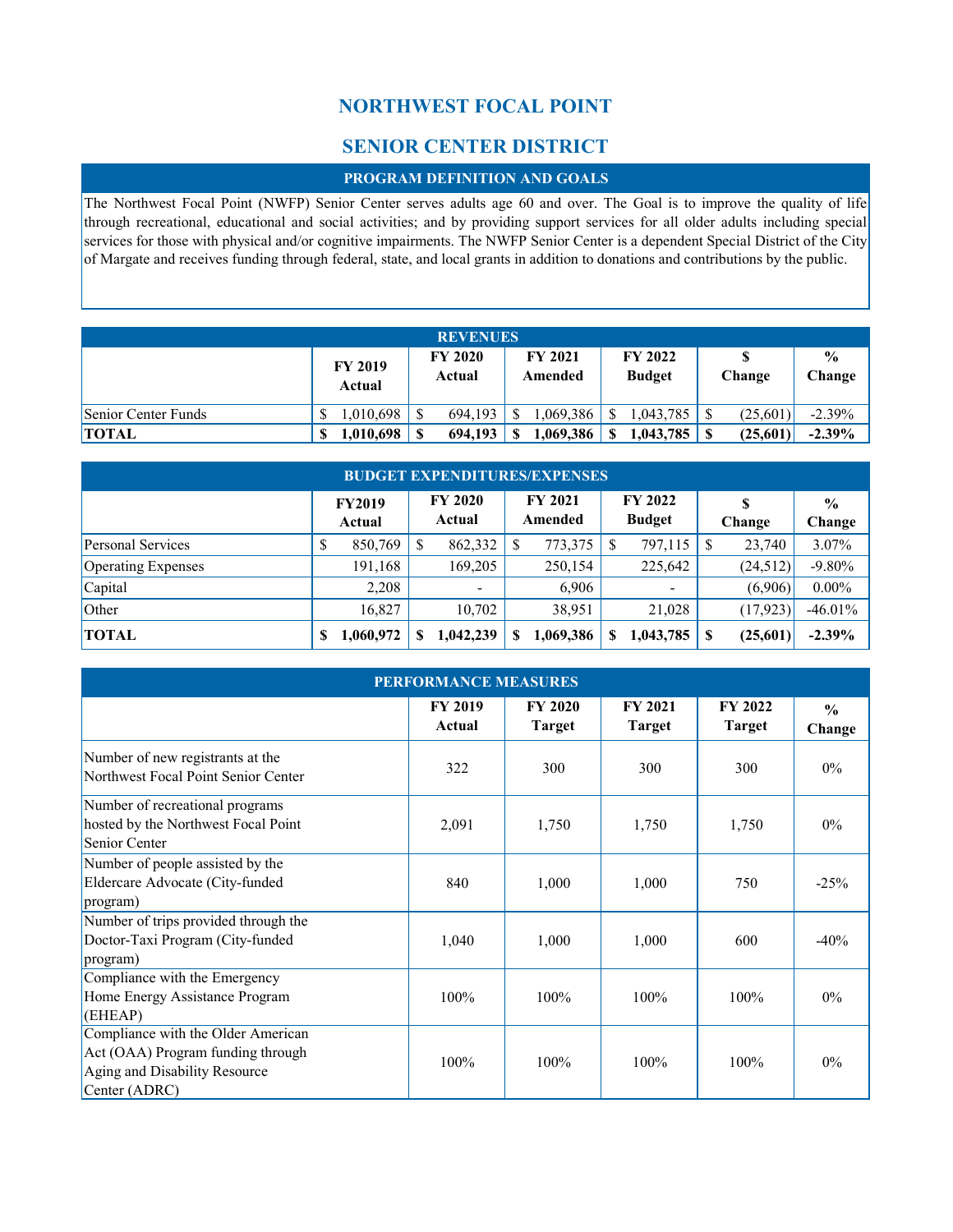### **NORTHWEST FOCAL POINT SENIOR CENTER DISTRICT**

# **13 FULL TIME, 9 PART-TIME - 22 TOTAL**

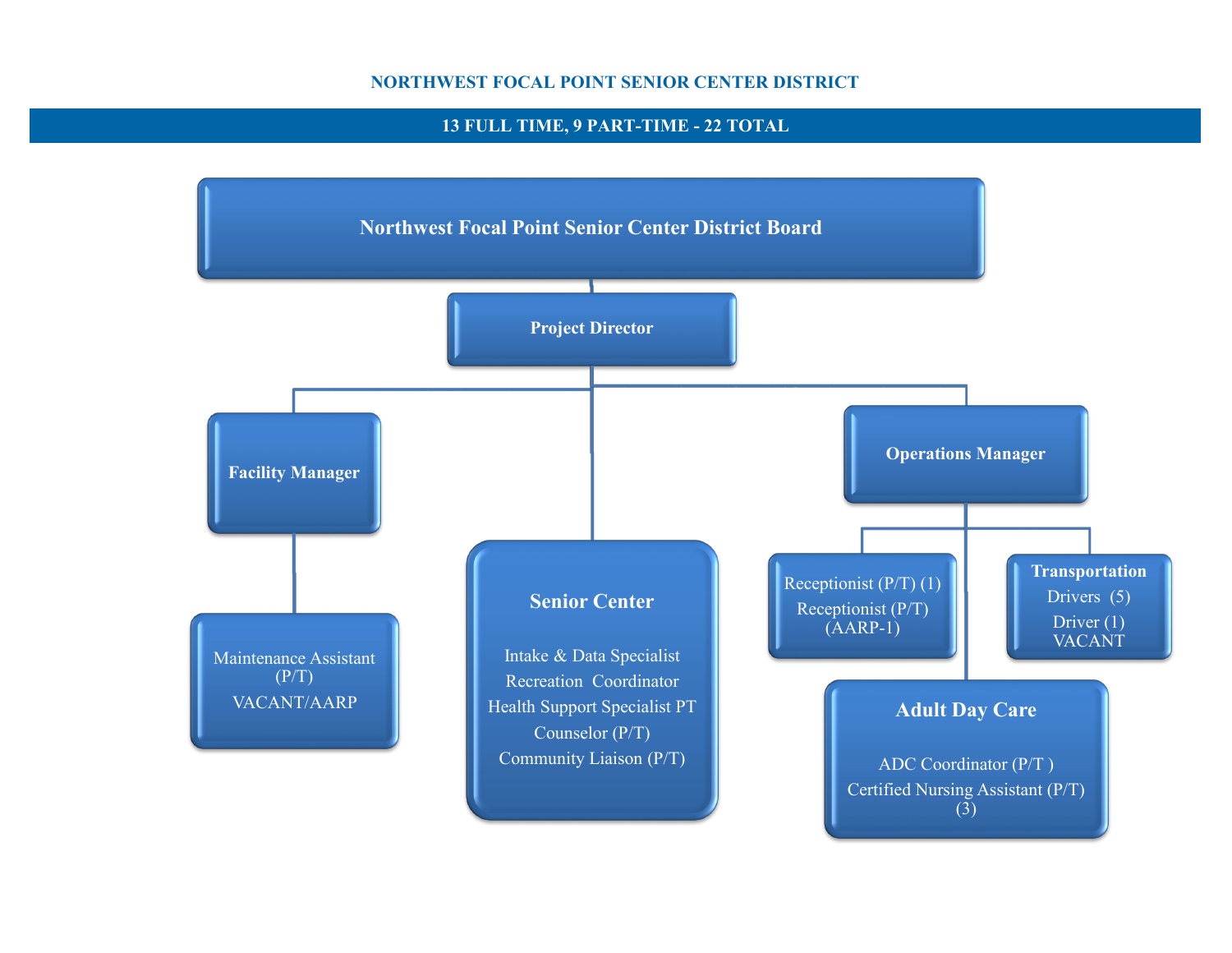| <b>NORTHWEST FOCAL POINT SENIOR CENTER DISTRICT</b> |                                |                |                |    |           |                |               |                |  |  |  |
|-----------------------------------------------------|--------------------------------|----------------|----------------|----|-----------|----------------|---------------|----------------|--|--|--|
| <b>Position Summary</b>                             |                                |                |                |    |           |                |               |                |  |  |  |
|                                                     | <b>FY 2019</b>                 |                | <b>FY 2020</b> |    |           | <b>FY 2021</b> |               | <b>FY 2022</b> |  |  |  |
| <b>Position Title</b>                               | <b>Actual</b><br><b>Actual</b> |                |                |    |           | <b>Adopted</b> | <b>Budget</b> |                |  |  |  |
|                                                     | <b>FT</b>                      | <b>PT</b>      | <b>FT</b>      | PT | <b>FT</b> | PT             | <b>FT</b>     | <b>PT</b>      |  |  |  |
| Project Director                                    |                                |                | 1              |    |           |                |               |                |  |  |  |
| <b>Operations Manager</b>                           |                                |                | 1              |    |           |                |               |                |  |  |  |
| <b>Facilities Manager</b>                           |                                |                | 1              |    |           |                |               |                |  |  |  |
| <b>Clinical Coordinator-RN</b>                      |                                |                | 1              |    |           |                |               |                |  |  |  |
| Intake & DatacSpecialist                            |                                |                |                |    |           |                |               |                |  |  |  |
| <b>Recreation Coordinator</b>                       |                                |                | 1              |    |           |                |               |                |  |  |  |
| Drivers                                             | 7                              |                | $\tau$         |    | 7         |                | 6             |                |  |  |  |
| <b>Adult Day Care Coordinator LPN</b>               |                                | 1              |                | 1  |           |                |               |                |  |  |  |
| Certified Nursing Assistant - P/T                   |                                | 3              |                | 4  |           | 4              |               |                |  |  |  |
| Counselor - P/T                                     |                                |                |                |    |           |                |               |                |  |  |  |
| Eldercare Advocate - P/T                            |                                |                |                |    |           |                |               |                |  |  |  |
| Receptionist - P/T                                  |                                | $\overline{2}$ |                | 2  |           |                |               |                |  |  |  |
| Maintenance Assistant - P/T                         |                                |                |                |    |           |                |               |                |  |  |  |
| <b>Total Positions</b>                              | 13                             | 9              | 13             | 10 | 13        | 10             | 11            | 10             |  |  |  |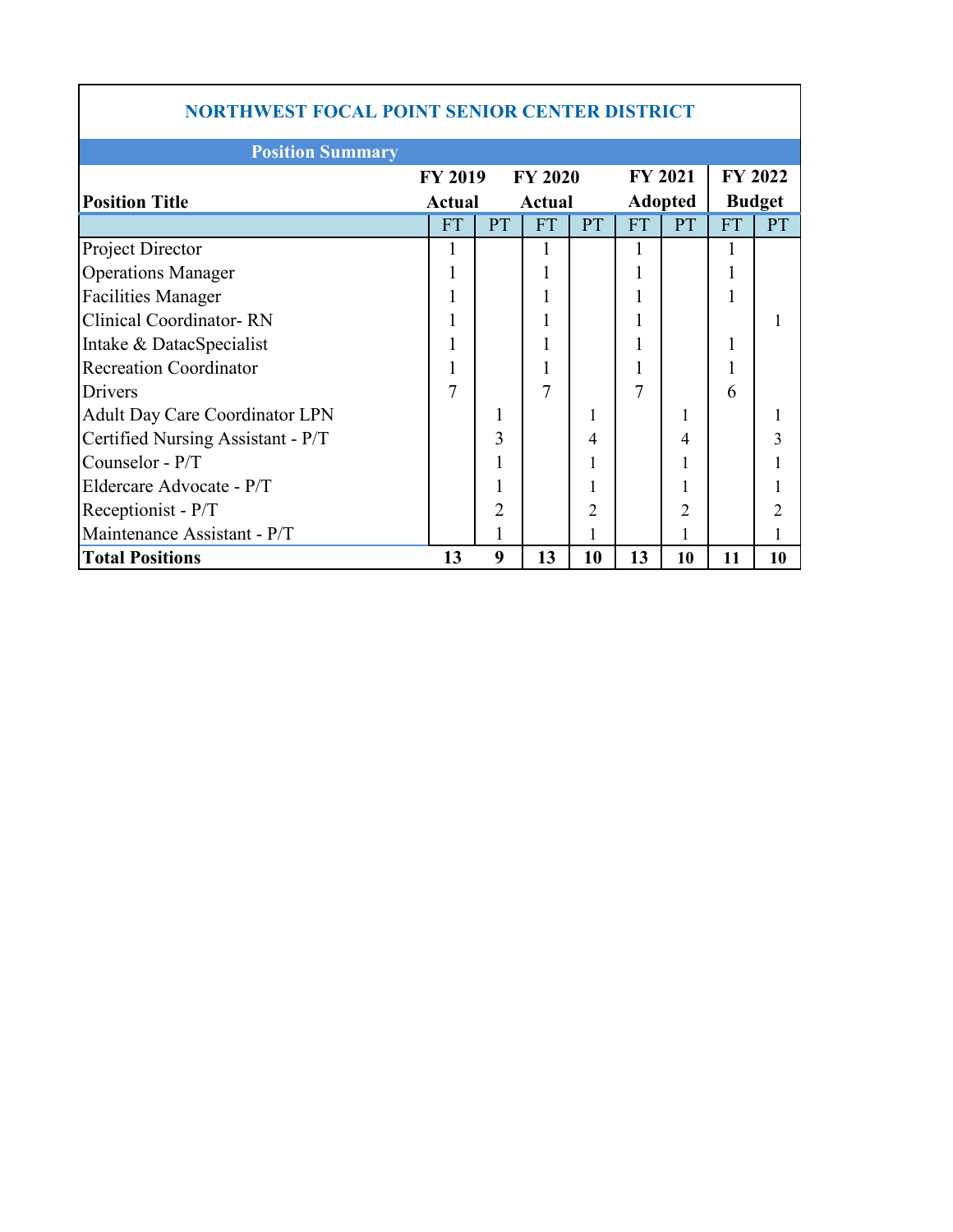### **NORTHWEST FOCAL POINT SENIOR CENTER DISTRICT**

|                                          |                                                                      |    | FY2019               |   | <b>FY2020</b><br>FY2021 |             |                             |              | FY2022           |
|------------------------------------------|----------------------------------------------------------------------|----|----------------------|---|-------------------------|-------------|-----------------------------|--------------|------------------|
|                                          |                                                                      |    | <b>ACTUAL</b>        |   | <b>ACTUAL</b>           |             | <b>AMENDED</b>              |              | <b>BUDGET</b>    |
| <b>ESTIMATED REVENUES</b>                |                                                                      |    |                      |   |                         |             |                             |              |                  |
| 191-0000-331.69-04                       | FEDERAL - OAA GRANT                                                  | \$ | 241,549 \$           |   | 160,926 \$              |             | 223,718 \$                  |              | 220,767          |
| 191-0000-331.69-09                       | FEDERAL - EHEAP GRANT                                                |    | 25,103               |   | 15,510                  |             | 31,512                      |              | 27,431           |
| 191-0000-331.69-10                       | FEDERAL - CARES OAA GRANT                                            |    |                      |   | 34,381                  |             | 71,278                      |              |                  |
| 191-0000-331.69-11                       | FEDERAL - EHEAP CARES GRANT                                          |    |                      |   |                         |             | 17,458                      |              |                  |
| 191-0000-331.69-13                       | <b>BC</b> - CARES                                                    |    |                      |   |                         |             | $\mathcal{L}_{\mathcal{A}}$ |              |                  |
| 191-0000-334.69-01                       | STATE - CCE GRANT                                                    |    | 42,575               |   | 20,056                  |             | 70,000                      |              | 86,000           |
| 191-0000-334.69-10                       | <b>STATE - LSP GRANT</b>                                             |    | 100,910              |   | 63,177                  |             | 100,292                     |              | 100,292          |
| 191-0000-334.69-11                       | iN2L PILOT 2020-2021                                                 |    | $\blacksquare$       |   | $\blacksquare$          |             | 17,037                      |              |                  |
| 191-0000-337.40-01                       | COUNTY - TOPS TRANSPORTATION                                         |    | 225,698              |   | 105,733                 |             | 82,500                      |              | 160,000          |
| 191-0000-337.60-02                       | LOCAL MATCH - OAA GRANT                                              |    | 43,299               |   | 21,313                  |             | 46,417                      |              | 46,417           |
| 191-0000-337.90-11                       | COUNTY - NDP(NON DEPT PRG)                                           |    | 131,340              |   | 59,831                  |             | 36,000                      |              | 57,200           |
| 191-0000-346-90-01                       | <b>SERVICE CHARGE - MEDICAID ADC</b>                                 |    | 40,400               |   | 15,660                  |             | 19,000                      |              | 10,000           |
| 191-0000-346-90-02                       | SERVICE CHARGE - ADC PRIVATE PAY                                     |    | 5,220                |   | 11,250                  |             | 18,000                      |              | 1,650            |
| 191-0000-346-90-03                       | SERVICE CHARGE - TRANS PRIVATE PAY                                   |    | 1,910                |   | 890                     |             | 1,100                       |              | 1,100            |
| 191-0000-361.10-01                       | <b>INTEREST INCOME</b>                                               |    | 10,260               |   | 7,971                   |             | 4,000                       |              | 4,000            |
| 191-0000-361.20-18                       | <b>GAIN/LOSS ON INVESTMENT</b>                                       |    | 8,751                |   | 7,840                   |             |                             |              |                  |
| 191-0000-364.42-03                       | <b>INSURANCE REIMBURSEMENT</b>                                       |    | 2,434                |   | 6,834                   |             | $\blacksquare$              |              |                  |
| 191-0000-366.80-01                       | CONTRIB / OAA PROJECT INCOME                                         |    | 22,739               |   | 14,559                  |             | 12,000                      |              | 12,000           |
| 191-0000-366.90-06                       | DONATIONS - UNRESTRICTED                                             |    | 17,511               |   | 15,260                  |             | 12,000                      |              | 12,000           |
| 191-0000-366.90-56                       | <b>CONTRIB MARGATE - TAXI SVC</b>                                    |    | 37,700               |   | 37,700                  |             | 37,700                      |              | 37,700           |
| 191-0000-366.90-97                       | NWFPSC - FRS CONTRIBUTION                                            |    |                      |   | 42,000                  |             | 42,000                      |              | 42,000           |
| 191-0000-366.90-98                       | NWFPSC - ECA & CNSL CONTRIB                                          |    | 53,300               |   | 53,300                  |             | 53,300                      |              | 53,300           |
| 191-0000-369.30-01                       | REFUND PRIOR YEAR EXPEND                                             |    |                      |   |                         |             |                             |              |                  |
| 191-0000-369.90-01                       | OTHER MISCELLANEOUS                                                  |    |                      |   |                         |             |                             |              |                  |
| 191-0000-389.10-01                       | TRANS FROM FUND BALANCE                                              |    | 1,010,698            |   | 694,193                 | S           | 174,074<br>1,069,386        | $\mathbf{s}$ | 171,928          |
|                                          | <b>TOTAL ESTIMATED REVENUES</b>                                      | S  |                      | S |                         |             |                             |              | 1,043,785        |
| <b>REQUESTED APPROPRIATION</b>           |                                                                      |    |                      |   |                         |             |                             |              |                  |
| PERSONAL SERVICES                        |                                                                      |    |                      |   |                         |             |                             |              |                  |
| 191-98XX-569.12-01                       | <b>SAL &amp; WAGES-REGULAR</b>                                       | \$ | 658,763 \$           |   | 660,825 \$              |             | 582,149 \$                  |              | 593,130          |
| 191-98XX-569.15-09                       | <b>SAL &amp; WAGES-PHONE ALLOWANCE</b>                               |    | 5,850                |   | 5,460                   |             | 5,460                       |              | 5,460            |
| 191-98XX-569.21-01                       | CONTRIB-SS TAX(EMPLOYER)                                             |    | 41,222               |   | 43,316                  |             | 36,434                      |              | 37,113           |
| 191-98XX-569.21-02                       | CONTRIB-MED TAX(EMPLOYER)                                            |    | 9,640                |   | 9,663                   |             | 8,520                       |              | 8,680            |
| 191-98XX-569.22-01                       | RETIREMENT(EMPLOYER)                                                 |    | 55,066<br>65,579     |   | 58,473<br>71,685        |             | 57,284<br>71,089            |              | 62,494           |
| 191-98XX-569.23-01<br>191-98XX-569.24-01 | <b>HEALTH &amp; LIFE INS</b><br><b>WORKERS COMP</b>                  |    | 14,649               |   | 12,910                  |             | 12,439                      |              | 75,238<br>15,000 |
|                                          | <b>TOTAL APPROPRIATION</b>                                           | \$ | 850,769 \$           |   | 862,332 \$              |             | 773,375 \$                  |              | 797,115          |
|                                          |                                                                      |    |                      |   |                         |             |                             |              |                  |
| <b>OPERATING EXPENSES</b>                |                                                                      |    |                      |   |                         |             |                             |              |                  |
| 191-98XX-569.30-01                       | <b>OPERATING EXPENSE</b>                                             | \$ | $1,470$ \$<br>23,884 |   | 25,320                  | \$          | 26,790                      | \$           |                  |
| 191-98XX-569.30-57<br>191-98XX-569.31-09 | <b>ADMIN - CITY OFFSETS</b><br>PROFESSIONAL SVCS - OTHER             |    | $\blacksquare$       |   | 96                      |             | 42,500                      |              | 29,358<br>5,000  |
| 191-98XX-569.32-01                       | ACCOUNTING & AUDITING                                                |    | 4,150                |   | 4,150                   |             | 4,150                       |              | 4,150            |
| 191-98XX-569.34-01                       | <b>ADVERTISING</b>                                                   |    | $\blacksquare$       |   |                         |             | 300                         |              | 300              |
| 191-98XX-569.34-16                       | CONTRACTUAL SERVICES - OTHER                                         |    | 2,988                |   | $\blacksquare$          |             | $\overline{a}$              |              | $\sim$           |
| 191-98XX-569.39-03                       | <b>BANK FEES</b>                                                     |    | 825                  |   | 508                     |             | 500                         |              | 500              |
| 191-98XX-569.40-03                       | TRAVEL & PER DIEM                                                    |    | 1,118                |   | 535                     |             | 1,000                       |              | 2,000            |
| 191-98XX-569.41-01                       | <b>COMMUNICATIONS SVCS</b>                                           |    | 7,273                |   | 8,323                   |             | 9,000                       |              | 9,000            |
| 191-98XX-569.42-08                       | <b>PRINTING</b>                                                      |    | 238                  |   | 290                     |             | 600                         |              | 600              |
| 191-98XX-569.43-01                       | UTILITIES/ELECTRIC                                                   |    | 29,775               |   | 26,685                  |             | 32,245                      |              | 30,000           |
| 191-98XX-569.44-03                       | RENTAL & LEASES - EQUIP                                              |    | 5,044                |   | 3,170                   |             | 5,613                       |              | 5,500            |
| 191-98XX-569.44-05                       | RENTAL & LEASES - BUILDING                                           |    | $\blacksquare$       |   | ÷.                      |             | -1                          |              | -1               |
| 191-98XX-569.45-03                       | <b>INSUR-AUTOMOBILE</b>                                              |    | 48,826               |   | 61,173                  |             | 70,000                      |              | 67,115           |
| 191-98XX-569.45-10                       | <b>INSUR-GENERAL LIABILITY</b>                                       |    | 23,571               |   | 20,867                  |             | 22,337                      |              | 23,618           |
| 191-98XX-569.46-08<br>191-98XX-569.46-24 | <b>REP &amp; MAINT-VEHICLES</b><br><b>REP &amp; MAINT-STRUCTURES</b> |    | 4,141<br>2,533       |   | 1,435<br>3,314          |             | 3,173<br>4,000              |              | 2,500<br>4,000   |
| 191-98XX-569.52-15                       | OPERATING SUPPLIES-OTHER                                             |    | 33,919               |   | 13,340                  |             | 20,945                      |              | 35,000           |
| 191-98XX-569.54-01                       | <b>SUBSCRIPTION &amp; MEMBERSHIP</b>                                 |    | 730                  |   | $\overline{a}$          |             | 1,200                       |              | 1,200            |
| 191-98XX-569.54-05                       | <b>EDUCATION &amp; TRAINING</b>                                      |    | $\mathbf{r}$         |   |                         |             | 3,800                       |              | 3,800            |
| 191-98XX-569.52-47                       | HURRICANE PREPAREDNESS FUND                                          |    | 682                  |   |                         |             | 2,000                       |              | 2,000            |
|                                          | <b>TOTAL APPROPRIATION</b>                                           | \$ | 191,168 \$           |   | 169,205                 | $\mathbf S$ | 250,154                     | <b>S</b>     | 225,642          |